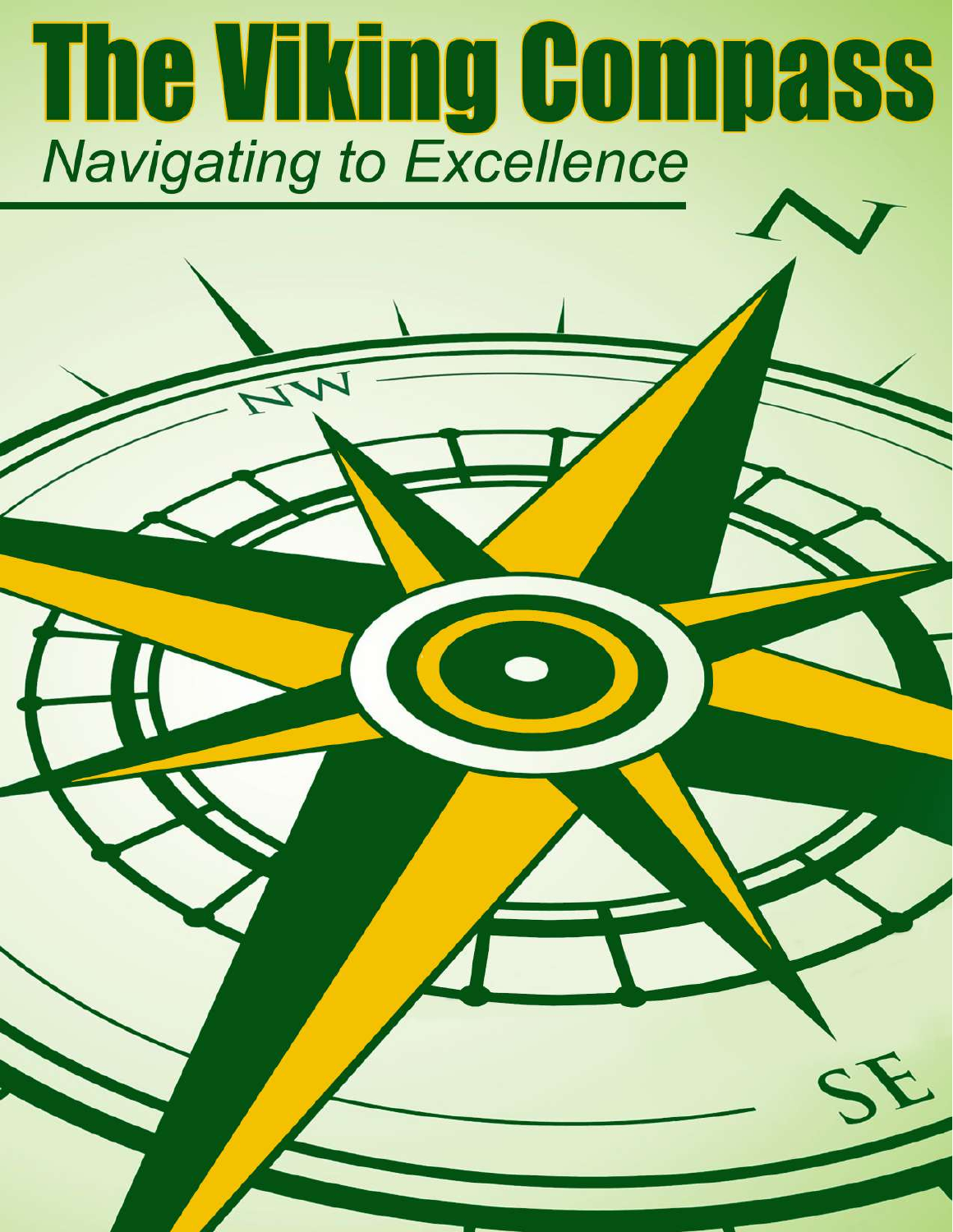## The Viking Compass: Navigating to Excellence



Our viking creed

#### **Mission Statement:**

*Building on Tradition Committed to Excellence Cultivating the Future*

#### **Vision Statement:**

*Creating innovative pathways that empower students to positively impact the world.*

#### **Core Belief Statements:**

- We are dedicated to our students. our most valuable resource.
- We respect all individuals in our school and community.
- We appreciate that each person has a unique purpose.
- We recognize the unlimited potential in every student.
- We empower students to make responsible decisions.
- We strive to develop strong character in each student.
- We promote empathy and compassion for others.
- We value family and community.
- We are committed to the safety of our students.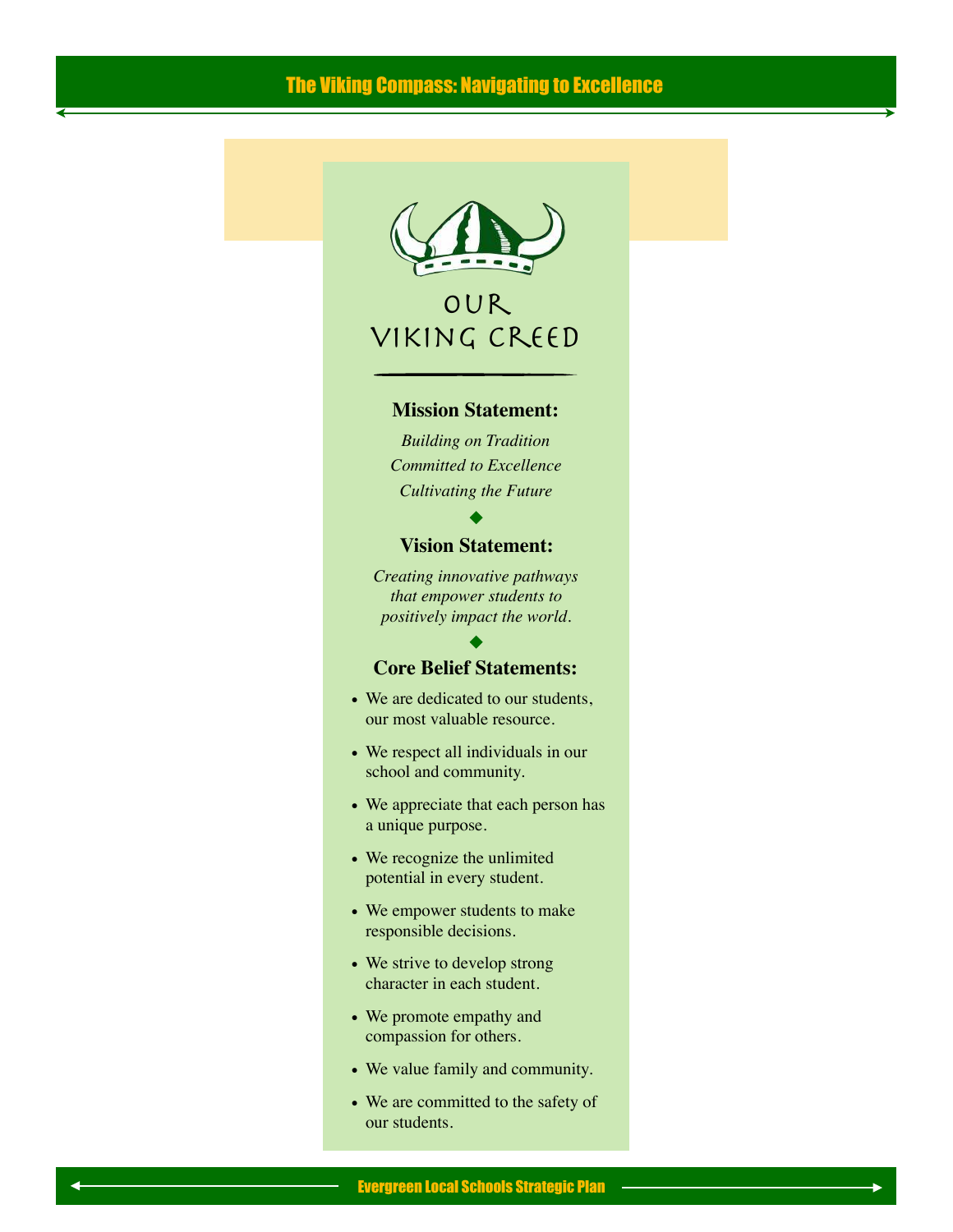#### The Viking Compass: Navigating to Excellence



Evergreen Local Schools is a rural school district committed to honoring its past while providing its current students with excellent instruction and diverse opportunities. Evergreen provides each student with the resources and education necessary to forge a successful future armed with the knowledge and skills vital to compete in today's global society.

In order to continue meeting student needs while keeping up with the continuous evolving world of education, the District's leadership team completed a year-long comprehensive evaluation of Evergreen Schools. The leadership team began with formal and informal assessments of the District's strengths and weaknesses. Evaluations included a Strength, Weakness, Opportunity, and Threat (SWOT) analysis, internal and external surveys, as well as staff and community meetings. From its findings, the leadership team developed the following all-inclusive strategic plan that will serve as the directional framework for the Evergreen Local School District as it navigates into the next five years. The leadership team included District administrators, teachers, staff, parents, and community members.

The first steps in the strategic planning process were to clearly identify what Evergreen Local Schools value most and what the District stands for as an educational institution. The District's leadership team recreated vision and mission statements as well as developed a set of core beliefs that clearly state the District's passion, commitment, and purpose. District goals and objectives have also been constructed to help focus on continuous improvement measures.

The goals of the strategic plan are to increase student opportunities, improve student preparedness for the future, and to improve the overall student experience while at Evergreen. The District's strategic plan, entitled *The Viking Compass: Navigating to Excellence*, will continue to build upon Evergreen's strong educational traditions and ensure the District's place as one of Ohio's excellent school systems.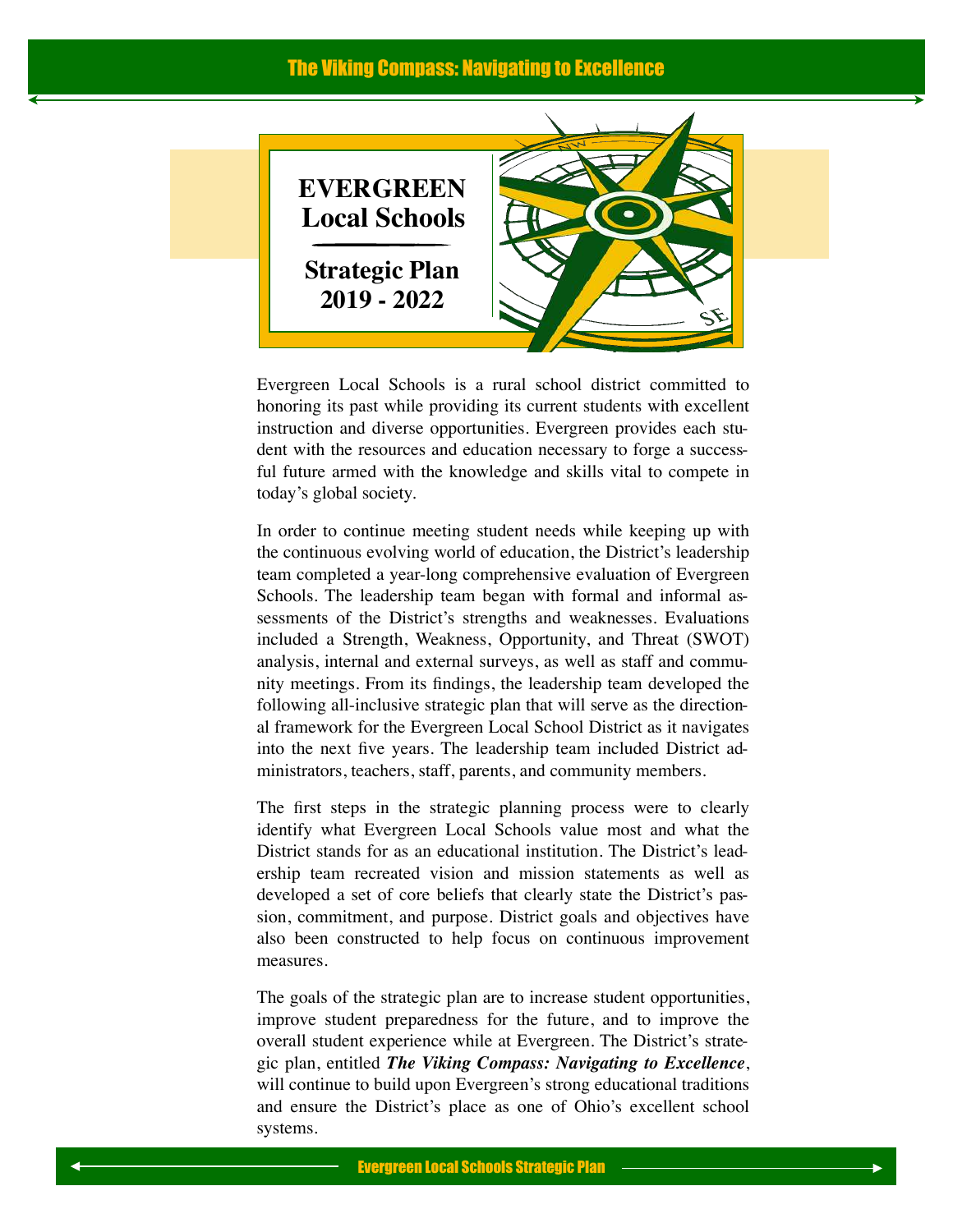**I. Goal - Academics Commit to academic excellence and student development.**

## **OBJECTIVES & STRATEGIES:**

- 1. Rank among the highest performing districts in the state on the district report card.
	- Analyze District and student performance data to adjust instructional strategies to improve District ranking.
- 2. Enhance student learning opportunities for college and career readiness.
	- Refine academic procedures to maximize college and career readiness opportunities.
	- Ensure our students are afforded equitable opportunities in preparation for entering college and careers.
	- Acknowledge rigorous curriculum designed to challenge students through a multi-tiered grading system.
- 3. Evaluate and refine curriculum delivery and assessment for optimal student learning.
	- Engage students in an academic curriculum to promote intellectual curiosity, problem solving, and communication skills.
	- Ensure a high quality, balanced assessment system to meet the needs of all students.
	- Embed high expectations for students and teachers through scaffold learning for ongoing success.
- 4. Equip teachers with educational strategies and resources to build optimal capacity for student learning.
	- Guide teachers and staff through professional development opportunities that align to the goals of the strategic plan.
- 5. Provide technological resources to enhance student learning both inside and beyond the classroom setting.
	- Examine and revise the technology plan to augment and amplify the curricular practices within the District.

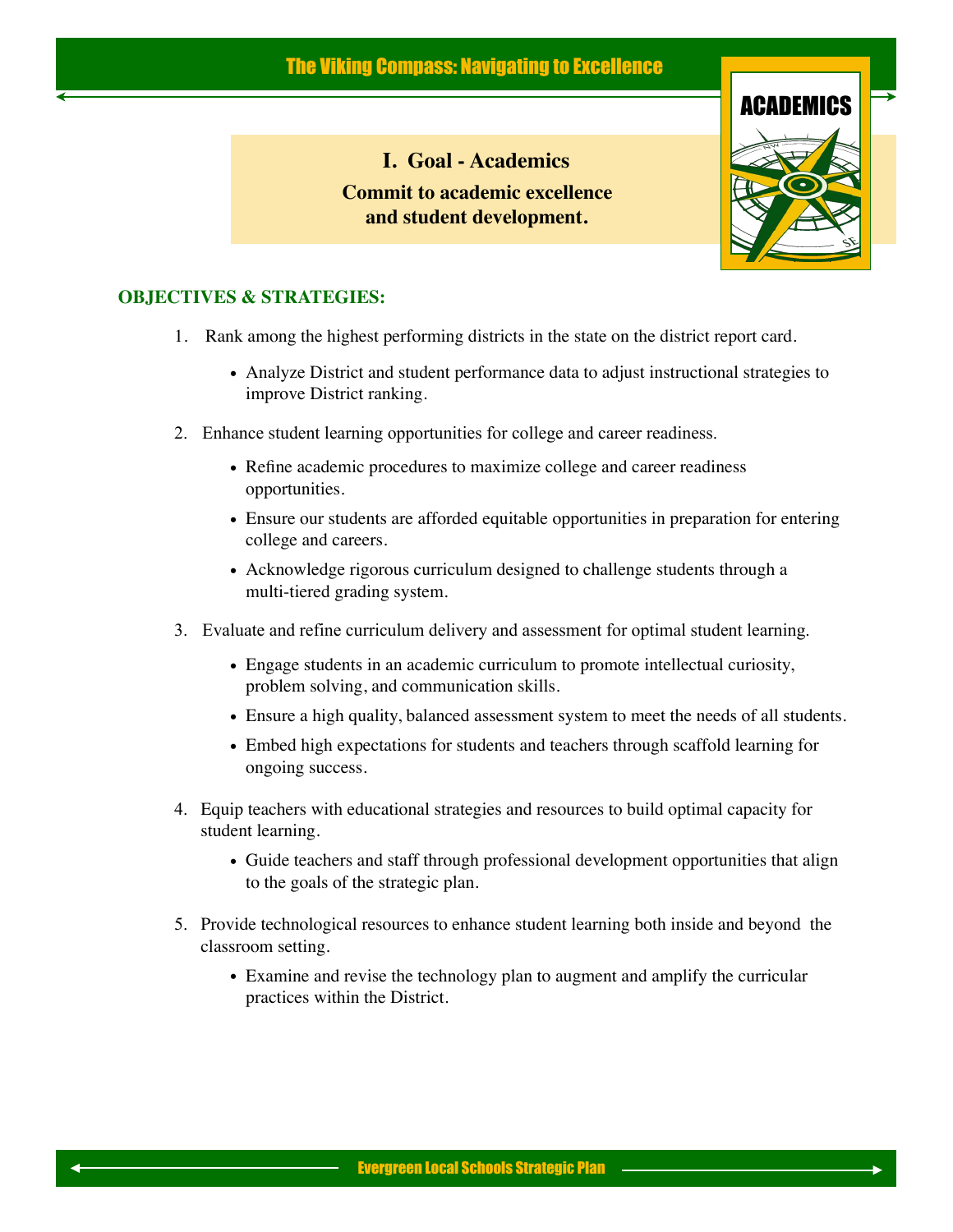## **II. Goal - Culture**

**Promote a cohesive culture for the empowerment of our students.**

## **OBJECTIVES & STRATEGIES:**

- 1. Empower students with leadership skills and opportunities within the District and community.
	- Develop a Leadership Program for students to learn leadership styles, develop leadership qualities, and model leadership behaviors.
- 2. Promote a safe and inclusive environment that enables every student to successfully develop his or her personal skills and talents.
	- Promote a culture that fosters emotional well-being, engagement, and resilience for our students and staff.
	- Provide social and emotional well-being resources that promotes staff and student connectedness and individual life balance.
- 3. Cultivate a unified culture driven by common goals in which staff are engaged, supported, and feel appreciated.
	- Expand District opportunities that allow time for collaboration, innovation, and integration among staff.
	- Strengthen District programming to highlight staff practices that promote and recognize individual efforts and experiences.

## **III. Goal - Engagement**

**Establish and sustain open communication with all students and stakeholders.**

#### **OBJECTIVES & STRATEGIES:**

- 1. Build capacity within a balanced communications plan that includes branding, education and outreach with the primary audience being students, parents/guardians, staff and community.
	- Develop and implement a detailed District communications plan, style guide, and social media policy to facilitate a consistent and clear message to the community.
- 2. Develop and enhance partnerships throughout Northwest Ohio that will support and enrich students' learning experiences.
	- Cultivate regional relationships that enhance curricular, co-curricular, and extra-curricular student experiences.



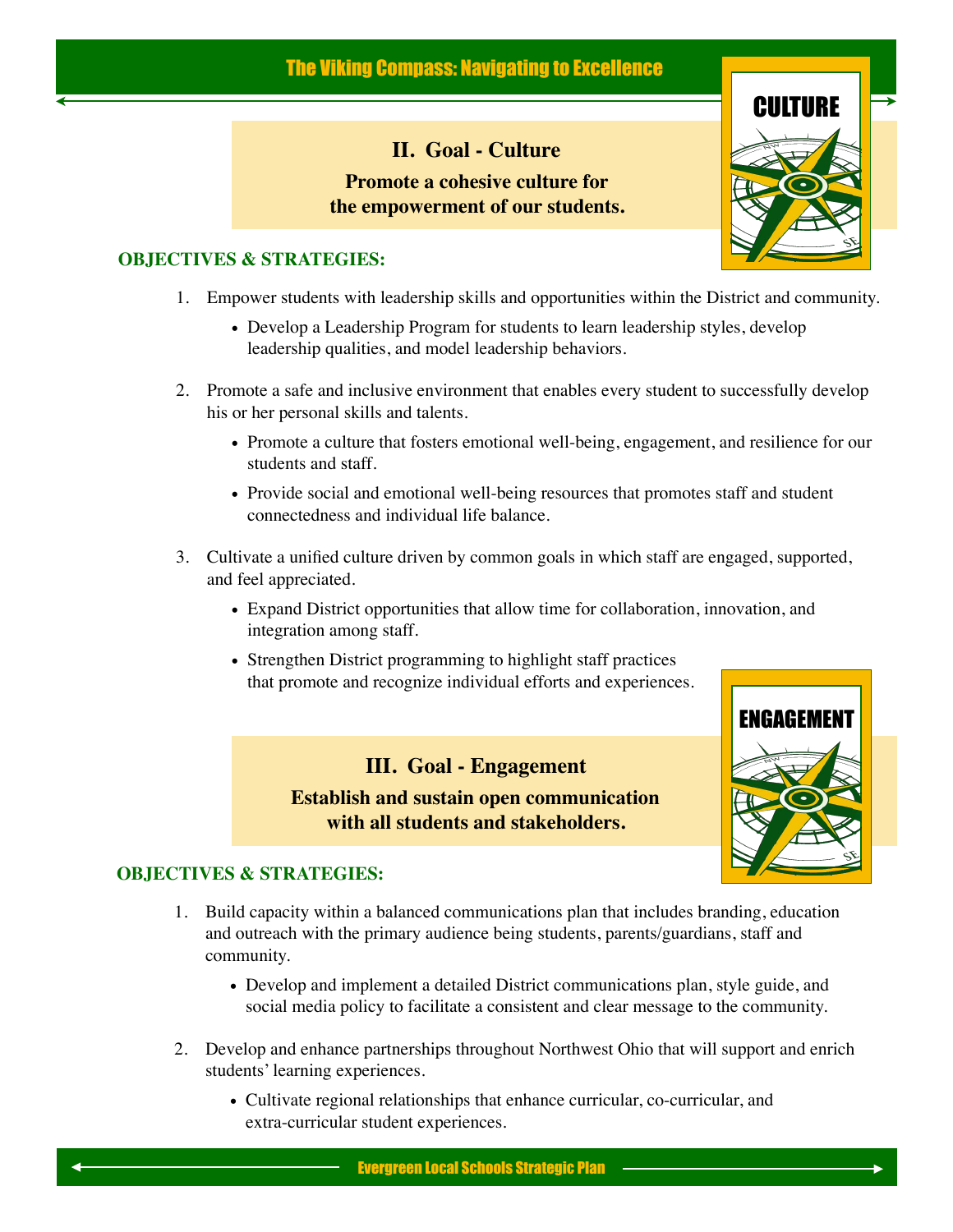## **IV. Goal - Facilities**

**Provide optimal learning environments for the educational involvement of our students.**

#### **OBJECTIVES & STRATEGIES:**

- 1. Provide District facilities that are advantageous to individual success at Evergreen, college, or in the workforce.
	- Evaluate and advance the District's facilities to provide safe, innovative, equitable, and first-class student experiences.

## **V. GOAL - STUDENT SUPPORTS**

**Advance student programs to promote the social-emotional and academic supports for learning.**



- 1. Provide students with instructional support and interventions needed to demonstrate growth as unique individuals.
	- Implement a multi-faceted approach to meet individual student needs.
- 2. Equip students with social-emotional resources needed to be self-assured, self-actualized, and resilient.
	- Facilitate practices that empower students to safely take risks and accept responsibility for their learning.
- 3. Investigate additional program opportunities for student development outside of the traditional school day.
	- Analyze the feasibility of providing community and student support systems not offered through existing District programs.



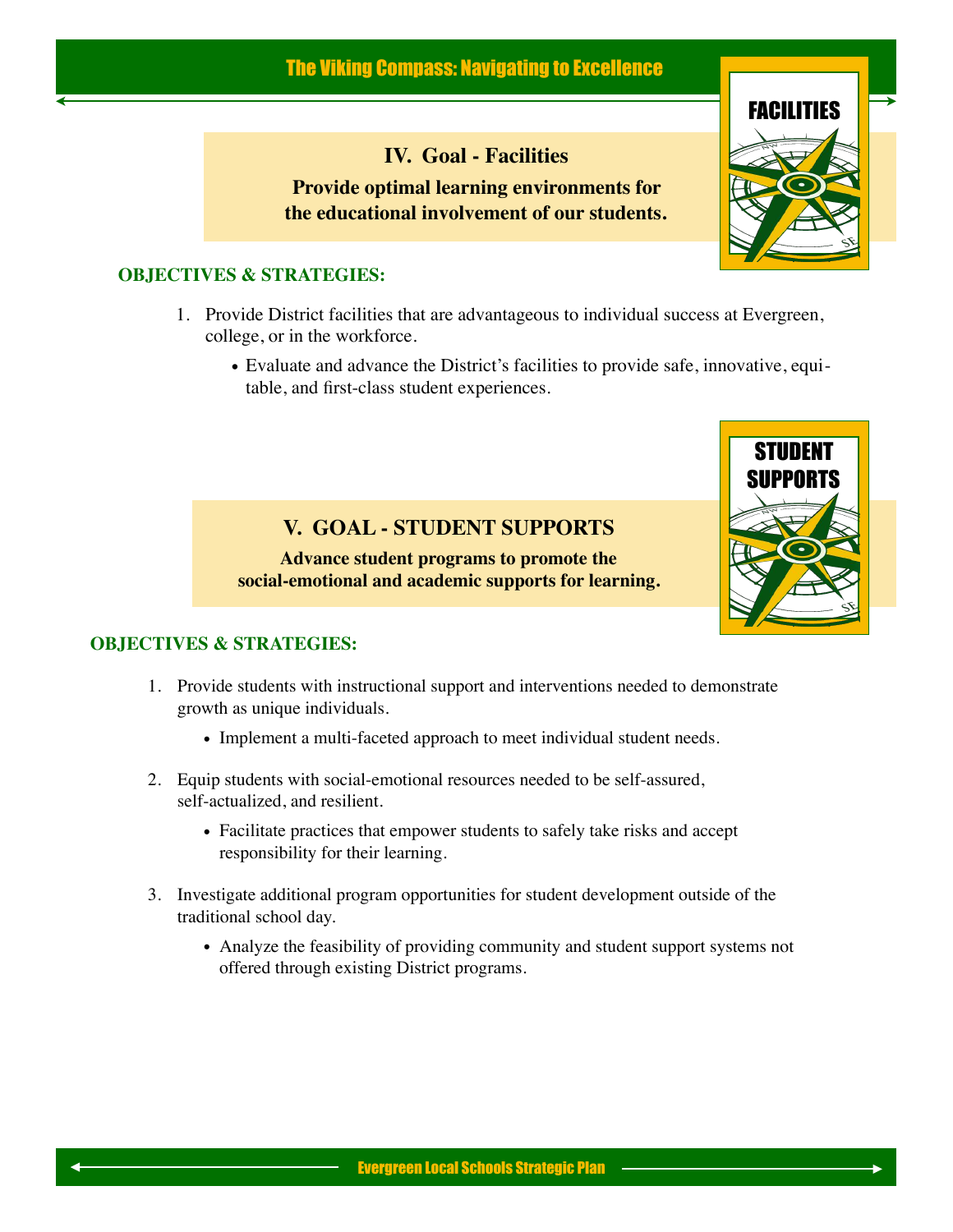## The Viking Compass: Navigating to Excellence



## **Evergreen Local Schools**

14544 County Road 6 Metamora, OH 43540 419-644-3521

#### **Website:**

www.evgvikings.org

**Facebook:**

Evergreen Local School District

## **Twitter:**

@evglocalschools  $\ddot{\bullet}$ 

## **Athletics:**

[www.evgathletics.org](http://www.evgathletics.org) @EVGvikings

## **Board Approved**

The Evergreen Local Schools Strategic Plan, The Viking Compass: Navigating to Excellence, was formally approved by the Evergreen Board of Education on October 14, 2019.